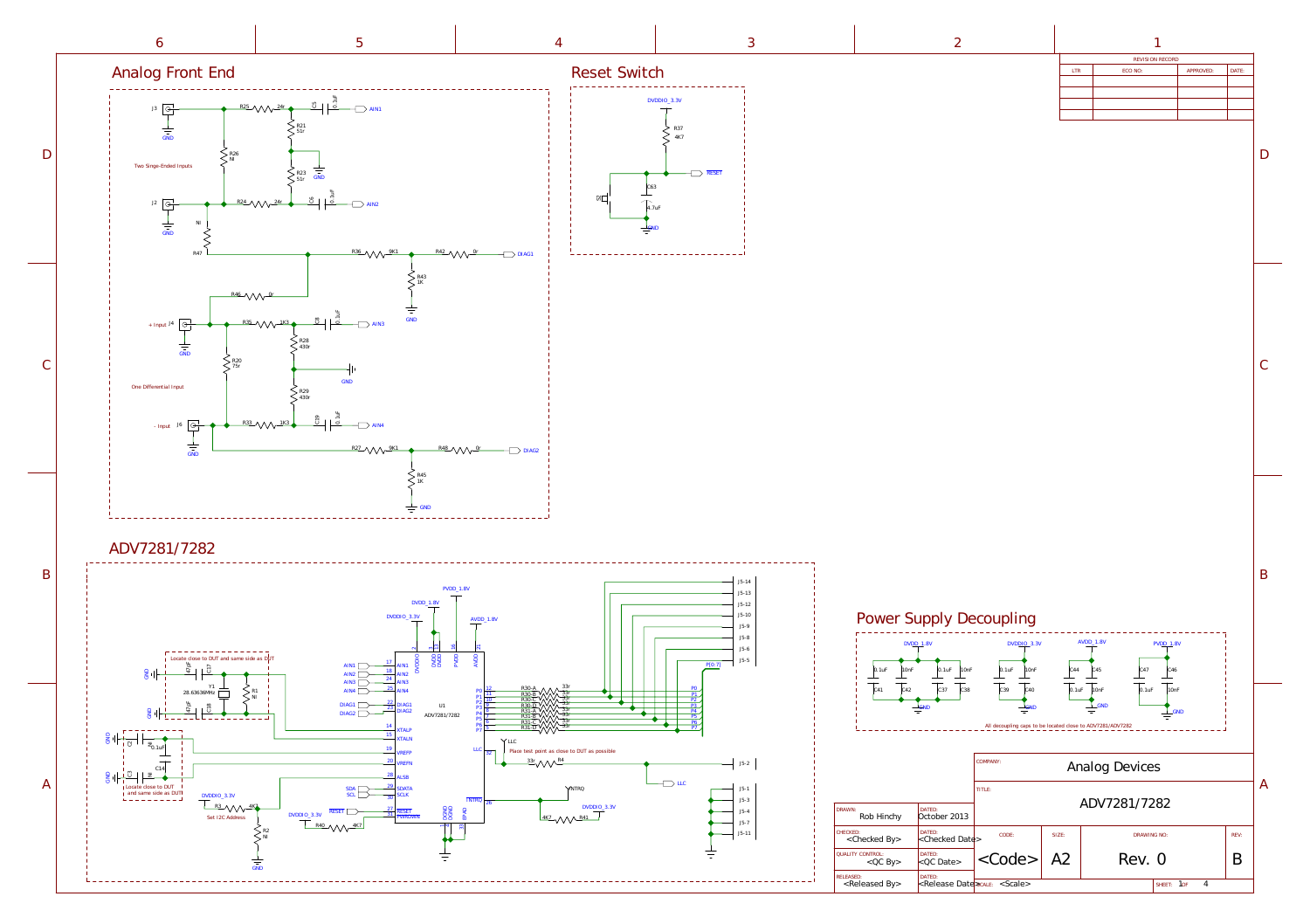

<span id="page-1-0"></span>

A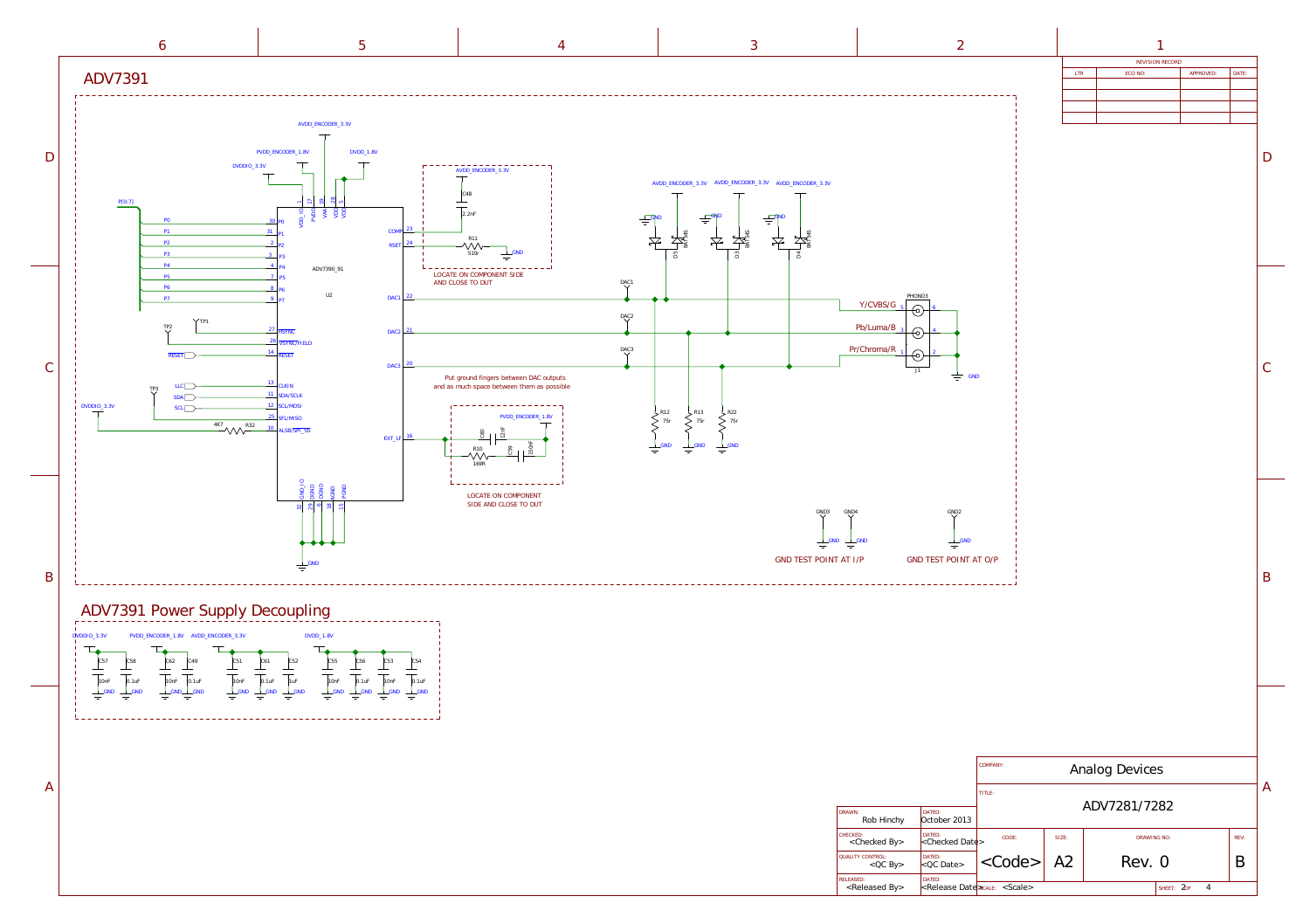A



| REVISION RECORD |         |           |       |  |  |
|-----------------|---------|-----------|-------|--|--|
| <b>LTR</b>      | ECO NO: | APPROVED: | DATE: |  |  |
|                 |         |           |       |  |  |
|                 |         |           |       |  |  |
|                 |         |           |       |  |  |
|                 |         |           |       |  |  |

D

B

A

|                                                 |                                  | COMPANY:<br>Analog Devices<br>TITLE: |      |             |                       |      |   |
|-------------------------------------------------|----------------------------------|--------------------------------------|------|-------------|-----------------------|------|---|
|                                                 |                                  |                                      |      |             |                       |      | P |
| DRAWN:<br>Rob Hinchy                            | DATED:<br>October 2013           | ADV7281/7282                         |      |             |                       |      |   |
| CHECKED:<br><checked by=""></checked>           | DATED:<br>$\kappa$ Checked Date> | CODE:                                | SIZE | DRAWING NO: |                       | REV: |   |
| <b>QUALITY CONTROL:</b><br>$QC$ By              | DATED:<br>$< QC$ Date>           | $<$ Code>                            | A2   | Rev. 0      |                       | B    |   |
| <b>RELEASED:</b><br><released by=""></released> | DATED:                           | <release date="" scale=""></release> |      |             | $3$ of<br>4<br>SHEET: |      |   |

 $\mathcal{C}$ 

<span id="page-2-0"></span>